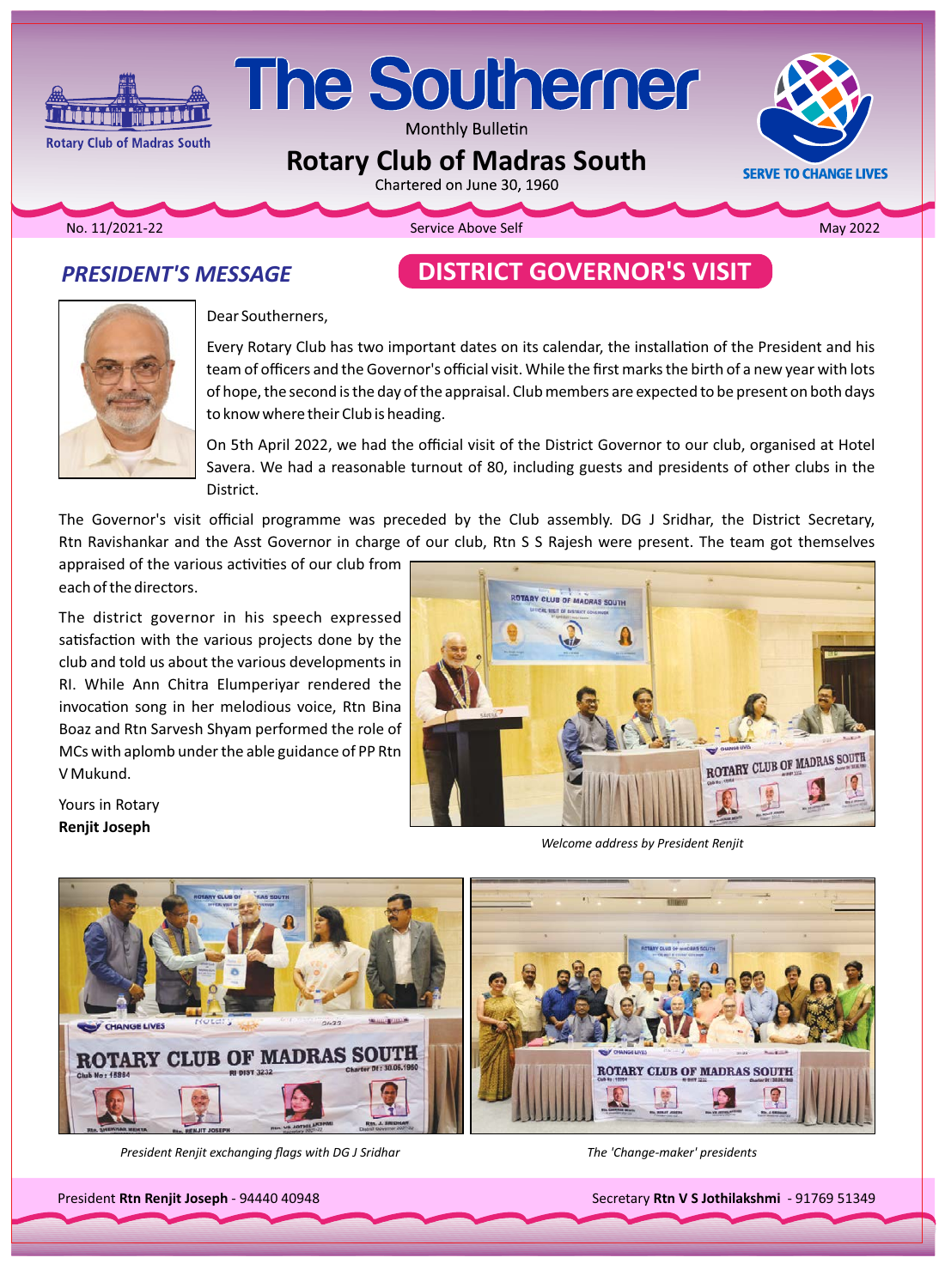Rotary Club of Madras South

## **DISTRICT GOVERNOR'S VISIT IN PICTURES**



The audience in rapt attention



**Recognition for PHF contributors** 



Mcs, Sarvesh, Mukund and Bina with Sibi looking on



The club assembly

**INSTALLATION OF RTN JAWAHAR NICHANI** 

as president (RY 2022-23) at Hotel Radisson Blu, Chennai, on 28th June, 2022

Enjoying the fellowship

## **RTN ANURADHA HOSTS A FIRESIDE**

On 10th April, Rtn Anuradha Uberoi hosted a fireside gettogether at her home. According to President Renjit "while the food and hospitality were superb as expected, the highlight was Rtn Parveen's narration of the funny incidents that happened during the live shows she conducted for Podhigai TV." Earlier in July last year, Rtn Anuradha had hosted a power lunch exclusively for lady Southerners at her residence.



We meet every Tuesday at 6.30 pm at Hotel Savera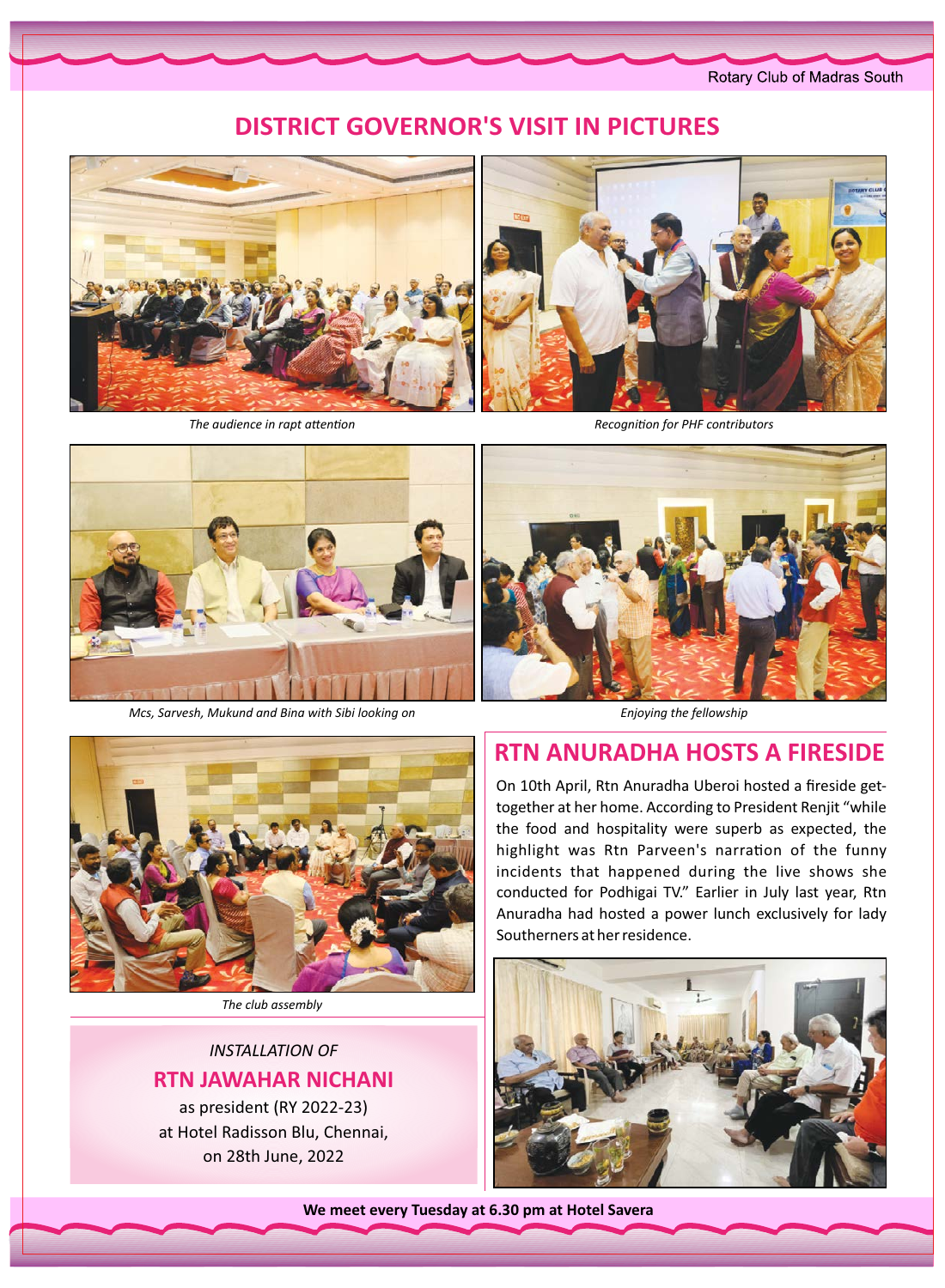

## **GURUDWARA VISIT**

A casual chat with Rtn. Anuradha led to our visit to the Gurudwara Sahib at T Nagar. On 9th April 2022, 28 of us Southerners assembled at the Gurudwara for an eye-opening visit. We were welcomed by Sardar Balbir Singhji, the vice president of the Gurudwara committee. Like most of the Sikhs whom we come across in our daily lives, Balbir Singhji was overflowing with warmth and easy to get along. Incidentally, he is a Rotarian.

To begin with, we were given an intro to the Sikh religion and history in the comforts of their committee room, along with refreshments. Later we were led to the Gurudwara where the priest conducted special prayers for the entire Southerners family. The visit was followed by langar. All of us were visiting this Gurudwara for the first time and many were left wondering why we did not visit this holy place before in spite of being the city's residents for decades.

Waheguru! A Silent and peaceful place.

## **WASHING MACHINE DONATED TO STEPS HOME**

'STEPS HOME' is an orphanage for girls at Anna Nagar in Chennai that started with a vision to be different from most orphanages that come to our mind when we hear that word. It was started by a couple Isaac and Tara Manogaram, who have two adopted children of their own. They decided to actually parent the children in 'Steps Home' as their own. The children go to regular good schools (fees paid), stay in a beautiful home built just for



them, wear stylish clothes, and had very hands-on parenting by Isaac and Tara who lived just one street away. Sadly Covid snatched Isaac from them and Tara is now handling the home on her own. They badly needed a washing machine which our club generously provided. The girls are extremely thankful to us.

**Renjit Joseph** 

#### **Bina Boaz**

## 'VIZHITHRU' CONCLAVE BY RCEG



'Vizhithiru' Conclave - Converging minds was organized by the Rotaractors of College of Engineering, Guindy on April 27, 2022, on their campus. There were six speakers to share their life experiences and lessons learned with the engineering students. The auditorium was packed and the students heard a lot that day to mull over. Rtn Bina Boaz was the Chief Guest. "My 2-

minute talk was about making a difference on this earth, however small it may be," said Bina commenting on the event.

## **RTN JAYARAMAN HONOURED**

Rtn. K S Jayaraman is a Rotarian of 1965 vintage and has been active all these 57 years of his Rotary life. He has started many clubs and the Rotary Club of Chennai K K Nagar Club is one such club. They honoured him at their Charter Night on 6th April 2022. The Club also honoured Mrs Alamelu Chidambaram, wife of our PP late Rtn. Chidambaram. He was the president of our club

when the K K Nagar club was chartered. She is presently a member of the KK Nagar Club.



www.rotarymadrassouth.com